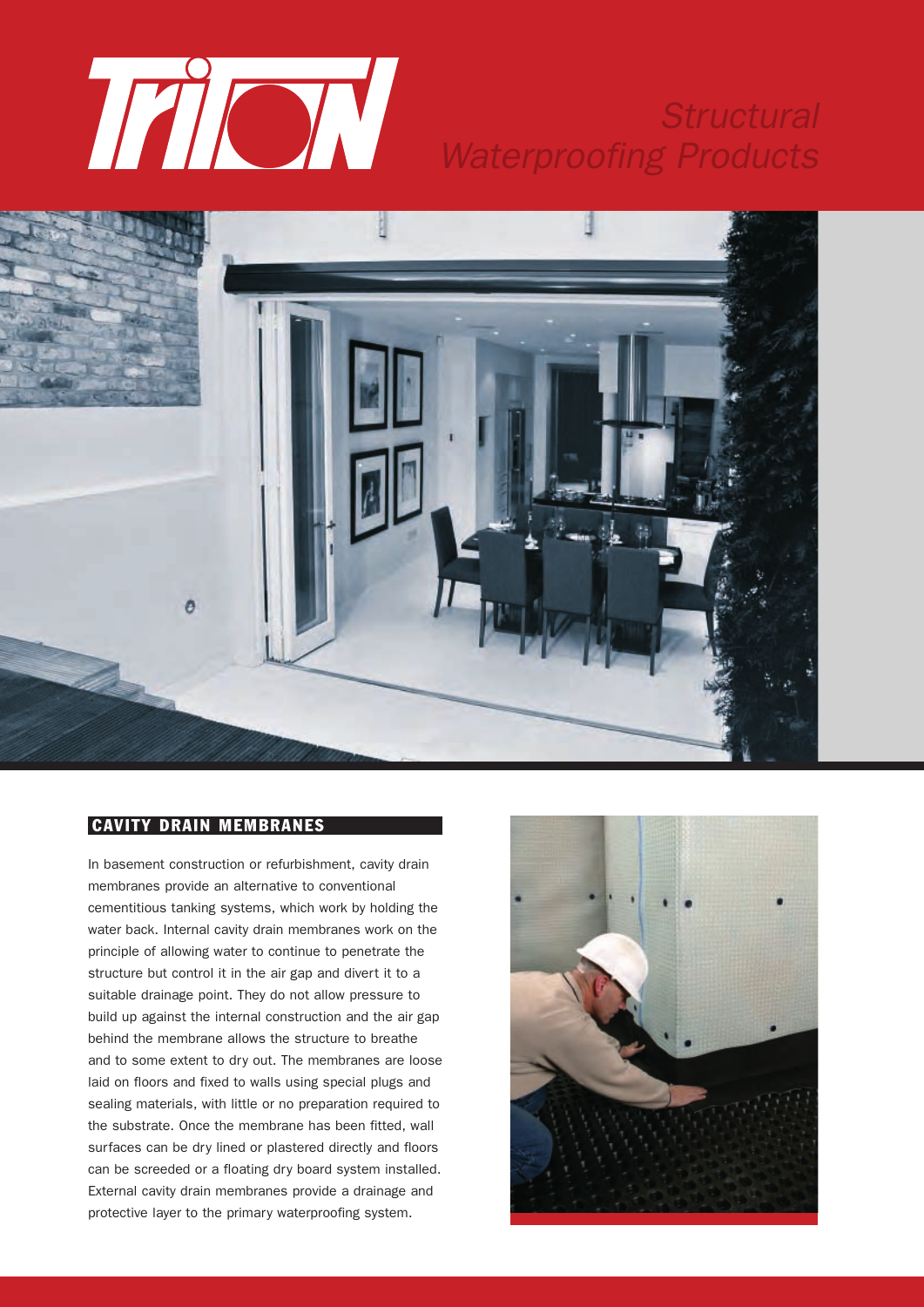# Cavity Drain Membranes for Internal Use:

### **PLATON MULTI**

- BBA approved
- $\blacksquare$  5mm PP cavity drain membrane
- fast track solution for walls or floors
- $\blacksquare$  suitable for use above or below ground
- $\blacksquare$  impermeable to water, gas and water vapour

Platon Multi can be dry lined on walls, screeded, or finished with a dry board system on floors. Particularly suitable for floors in industrial buildings, as it will transfer loading through screed layers to the underlying concrete floor. Allows contaminated floors to be upgraded.

Platon Multi can be used in conjunction with other Platon membranes and the Triton Aqua Channel and Pump system.

### **Specification:**

In accordance with NBS Specification J40 (clause 290) – Flexible Sheet Tanking/Damp Proofing.

### **Availability:**

Direct from Triton.

### **PLATON P5**

- $\blacksquare$  Economical 5mm HDPE cavity drain membrane
- $\blacksquare$  Suitable for both walls and floors, above or below ground
- $\blacksquare$  Impermeable to water, gas and water vapour
- $\blacksquare$  Compatible with other Platon membranes

P5 is a tough and economical membrane for both remedial and new build construction. It is suitable for sub-ground tanking and also for use above ground to isolate walls which are damp or contaminated with salts.

P5 can be dry lined on walls and screeded or a floating dry board system fitted on floors.

### **Specification:**

In accordance with NBS Specification J40 (clause 290) – Flexible Sheet Tanking/Damp Proofing.

### **Availability:**

Direct from Triton.

### **Technical Data:**

| Roll size             | $2.05m \times 20m \times 5mm$ |
|-----------------------|-------------------------------|
| Sheet thickness       | nominal 0.50mm                |
| Stud height (net)     | approx. 5.0mm                 |
| Unit weight           | $0.45$ kg/m <sup>2</sup>      |
| Softening temperature | $+160^{\circ}$ C              |
| Life expectancy       | at least 50 years             |
| Air gap volume        | 3.3 litre/ $m2$               |
| Drainage capacity     | max. 2.95 litre/ $m^2$        |
| Colour                | clear                         |





#### **Technical Data:**

| Roll size                 | $2.07m \times 20m \times 5mm$<br>$2.47m \times 20m \times 5mm$ |
|---------------------------|----------------------------------------------------------------|
| Sheet thickness           | nominal 0.50mm                                                 |
| Stud height (net)         | approx. 5.0mm                                                  |
| Unit weight               | 0.48 kg/m <sup>2</sup>                                         |
| Max. compressive strength | 180 kN/ $m2$                                                   |
| Softening temperature     | $+125^{\circ}$ C                                               |
| Life expectancy           | at least 50 years                                              |
| Air gap volume            | 3.25 litre/ $m2$                                               |
| Drainage capacity         | max. 2.4 litre/ $m2$                                           |
| Colour                    | black or clear                                                 |

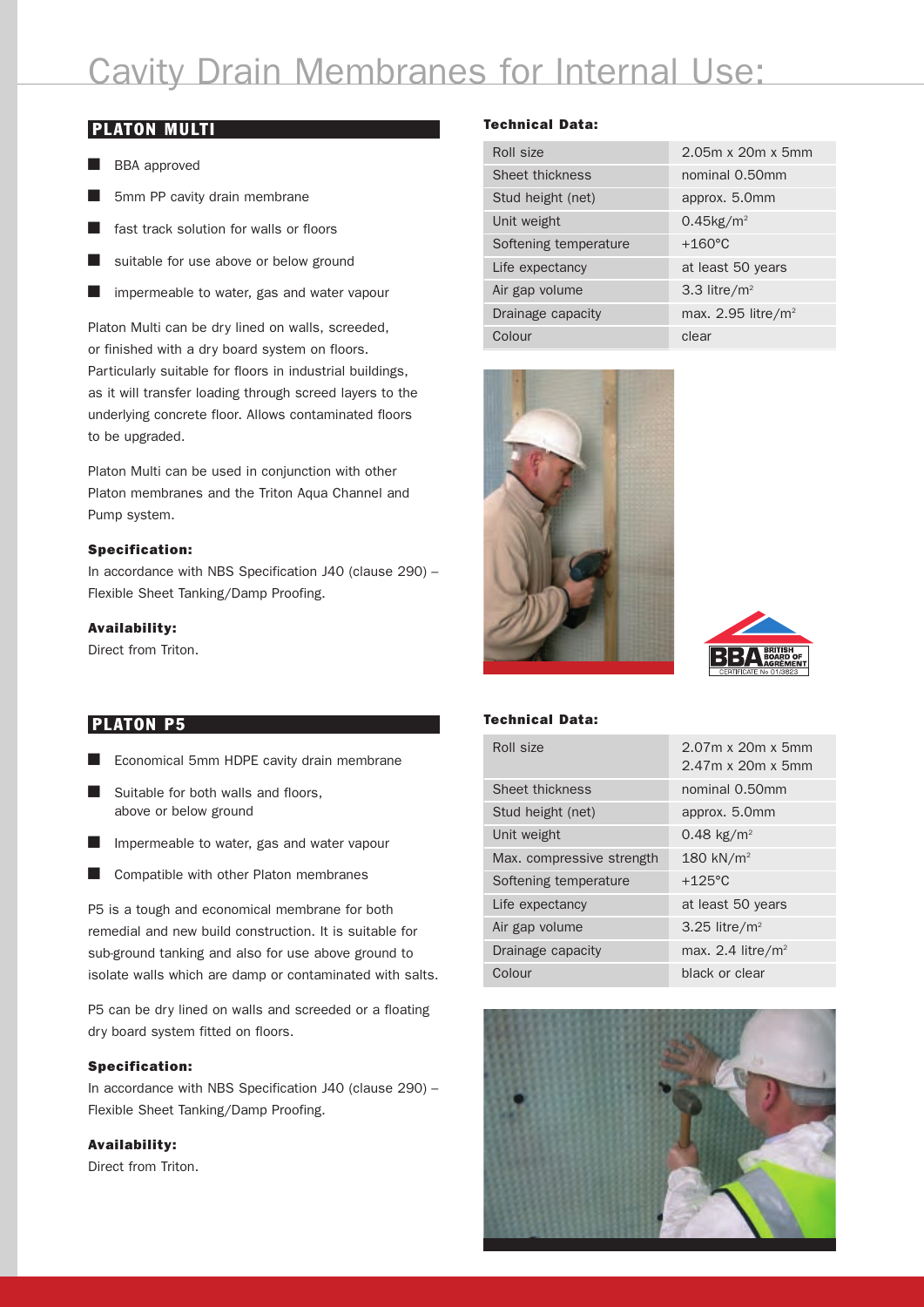

# **PLATON PLASTER BASE**

- **n** BBA approved
- $\blacksquare$  HDPE cavity drain membrane for direct plastering
- $\blacksquare$  single component, no mesh or fabric layer
- $\blacksquare$  unique undercut stud design creates mechanical key for plaster
- $\blacksquare$  easy to cut, fix and seal
- $\blacksquare$  impermeable to water, gas and water vapour
- $\blacksquare$  compatible with other Platon membranes

Platon Plaster Base can be installed on internal walls and vaulted ceilings above or below ground level. The substrate remains visible through the clear membrane for precise fixing. It is suitable for use with sand and cement renders and most lightweight and renovating plasters.

### **Specification:**

In accordance with NBS Specification J40 (clause 290) – Flexible Sheet Tanking/Damp Proofing.

#### **Availability:**

Direct from Triton.



### **PLATON P20**

- **BBA** approved
- $\blacksquare$  heavy duty, deep studded HDPE cavity drain membrane
- $\blacksquare$  principally used on floors
- $\blacksquare$  for areas subject to high volume water penetration
- $\blacksquare$  impermeable to water, gas and water vapour

P20 is a high capacity drainage membrane recommended for use on all floor applications below ground, due to its ability to control free flowing water. The deep stud profile is designed to resist blockages caused by lime deposits.

### **Specification:**

In accordance with NBS Specification J40 (clause 290) – Flexible Sheet Tanking/Damp Proofing.

### **Availability:**

Direct from Triton.

### **Technical Data:**

| Roll size             | $2.0m \times 20m \times 5mm$     |
|-----------------------|----------------------------------|
| Sheet thickness       | nominal 0.50mm                   |
| Stud height (net)     | approx. 5.0mm                    |
| Unit weight           | $0.48$ kg/m <sup>2</sup>         |
| Softening temperature | $+125^{\circ}$ C                 |
| Life expectancy       | at least 50 years                |
| Air gap volume        | 3.2 litre/ $m2$                  |
| Drainage capacity     | max. $1.84$ litre/m <sup>2</sup> |
| Colour                | clear                            |



### **Technical Data:**

| Roll size                 | 2.0m x 20m x 20mm              |
|---------------------------|--------------------------------|
| Sheet thickness           | nominal 1.00mm                 |
| Stud height (net)         | approx. 20mm                   |
| Unit weight               | $0.95$ kg/m <sup>2</sup>       |
| Max. compressive strength | 150 kN/m <sup>2</sup>          |
| Softening temperature     | $+125^{\circ}$ C               |
| Life expectancy           | at least 50 years              |
| Air gap volume            | 14 litre/ $m2$                 |
| Drainage capacity         | max. $13$ litre/m <sup>2</sup> |
| Colour                    | black                          |



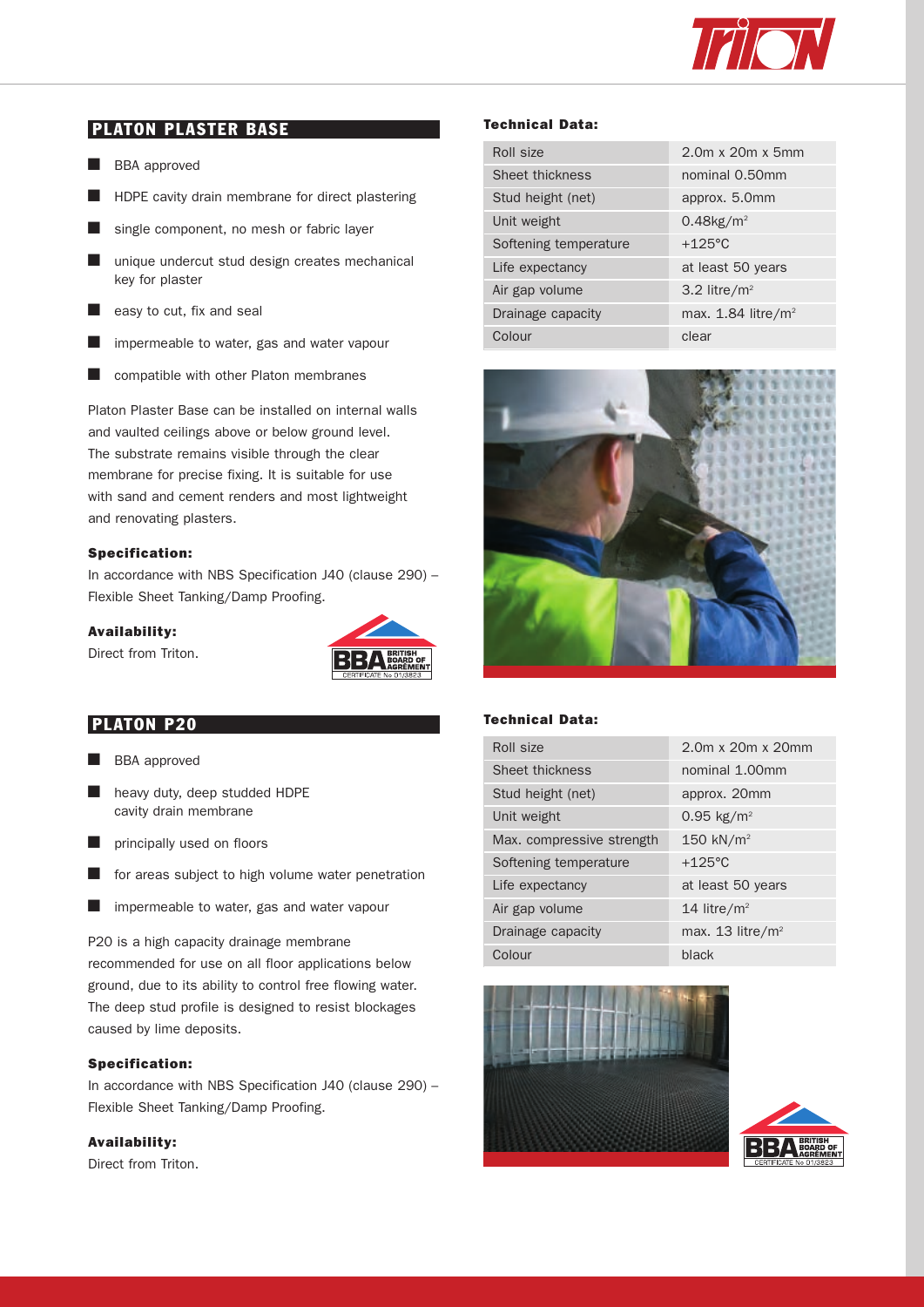# Triton Drainage System:

- a complete "off the shelf" drainage system
- system comprises drainage channel, sump, pump and all fittings
- $\blacksquare$  suitable for use with all Platon Cavity Drain **Membranes**

The system comprises Triton Aqua Channel (a PVC drainage conduit which is fitted around the perimeter of the floor) and the Triton Aqua Pump Kit (a mains powered submersible pump and pre-formed sump). The sump is located into the floor with the removable, structural lid finishing flush with the surrounding floor level. The submersible pump is then installed inside the sump and controlled by an automatic integral float switch. A nonreturn valve is available to avoid water backing up and a high level water alarm which warns of mechanical or power failure. A 12v Battery Back-up Pump is also available.

### **Technical info:**

The sump basin is 560 mm high x 460 mm diameter (base) and 540 mm diameter (top).

Each 230v pump requires wiring into an independent fused spur outlet within 1.5m of the pump.

### **Pump specification:**

| Discharge bore | 38.1 mm               |
|----------------|-----------------------|
| Max. head      | 6 <sub>m</sub>        |
| Max. capacity  | 220 litres/minute     |
| Motor output   | $1/3$ Hp              |
| Max. width     | 214mm                 |
| Max. depth     | $270$ mm              |
| Max. height    | 258mm                 |
| Voltage        | 230V 60H <sup>2</sup> |
| Fuse rating    | 5 amp                 |

All Triton Aqua Pumps require routine maintenance. We recommend a minimum of two inspections per year. Contact Triton's Technical Department for futher information.

# **DRAINAGE ANCILLIARIES**

### **Triton Aqua Channel**

2m lengths (4 per pack)

**Triton Aqua Channel Outlet** For discharging from channel to sump

### **Triton Aqua Channel Rodding Eye**

Install one Rodding Eye for every 12 linear metres of Aqua Channel and at change of direction







### **Triton Aqua Pump Kit**

includes automatic pump, non return valve assembly, pre-formed sump with structural lid and automatic alarm systems. Install one Aqua Pump Kit for every 50 linear metres of Aqua Channel

### **Triton Aqua Pump Plus Kit**

as above with one additional pump

**Triton Battery Back Up Pump Kit**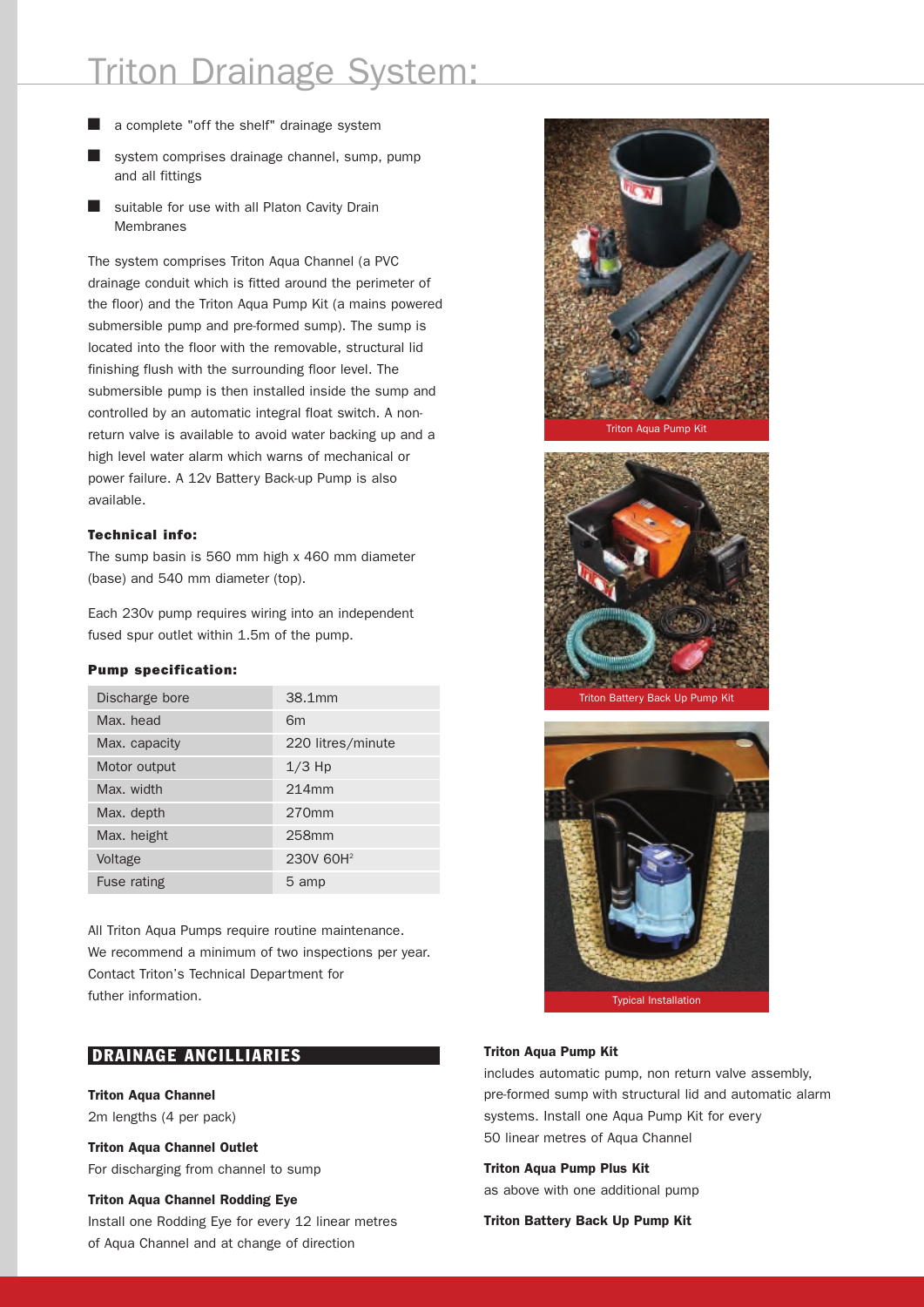# Triton Fixing and Jointing Products:

| <b>Platon Brick Plugs</b>             | 10mm x 75mm (100/box)                |
|---------------------------------------|--------------------------------------|
| <b>Platon Plaster Plugs</b>           | 8mm x 70mm (500/box)                 |
| <b>Platon Sealing Tape</b>            | $2mm \times 30mm \times 20m (5/box)$ |
| <b>Platon Sealing Rope</b>            | 10mm x 5m (10/box)                   |
| <b>Platon Overtape</b>                | 115mm x 1mm x 25m                    |
| <b>Platon Corner Strip</b>            | 150mm x 1.5mm x 10m                  |
| Platon Wall/Floor Junction            | 2m strip (10 per pack, black)        |
| Platon Ventilated Wall/Floor Junction | 1.3m strip (12 per pack, blue)       |
| Platon X Cramps                       | 60 per box                           |
| Platon Top Edge Mould                 | 2m                                   |
| <b>Platon Dab Collars</b>             | 50 per box                           |
| Platon DPC Plain                      | 400mm x 20m                          |
| <b>Platon Sealer</b>                  | 300ml cartridge                      |



#### **Typical Installation:**

Platon Multi and Platon P5 is installed using Platon Brick Plugs. A hole is drilled through the stud of the membrane and the Brick Plug is hammered into the hole. Below ground level, a seal must be made behind the head of the Brick Plug using Triton's Plug Seal Washers or Platon Sealing Rope. A minimum of five Brick Plugs per m<sup>2</sup> is required. Platon Plaster Base is installed using Platon Plaster Plugs. A hole is drilled through the membrane between four studs and the Plaster Plug hammered into place. Below ground level, a seal must be made behind the head of the Plaster Plug using Platon Sealing Rope. A minimum of 13 Plaster Plugs per m<sup>2</sup> is required. Any joints or overlaps must be made watertight and Triton supplies a rull range of butyl components for sealing joints vertically, horizontally and at the floor/wall junction.



**1)** P20 Membrane **2)** Chipboard **3)** Aqua Channel **4)** 20mm Stone **5)** Jetting Eye **6)** Plaster/Render **7)** Plaster Base Membrane **8)** Wall/Floor Junction **9)** Plaster Plug



**1)** Multi Membrane **2)** Floating Hardwood Floor **3)** Aqua Channel **4)** 20mm Stone **5)** Jetting Eye **6)** Plasterboard **7)** Wall/Floor Junction **8)** Brick Plug **9)** Timber/Metal Studwork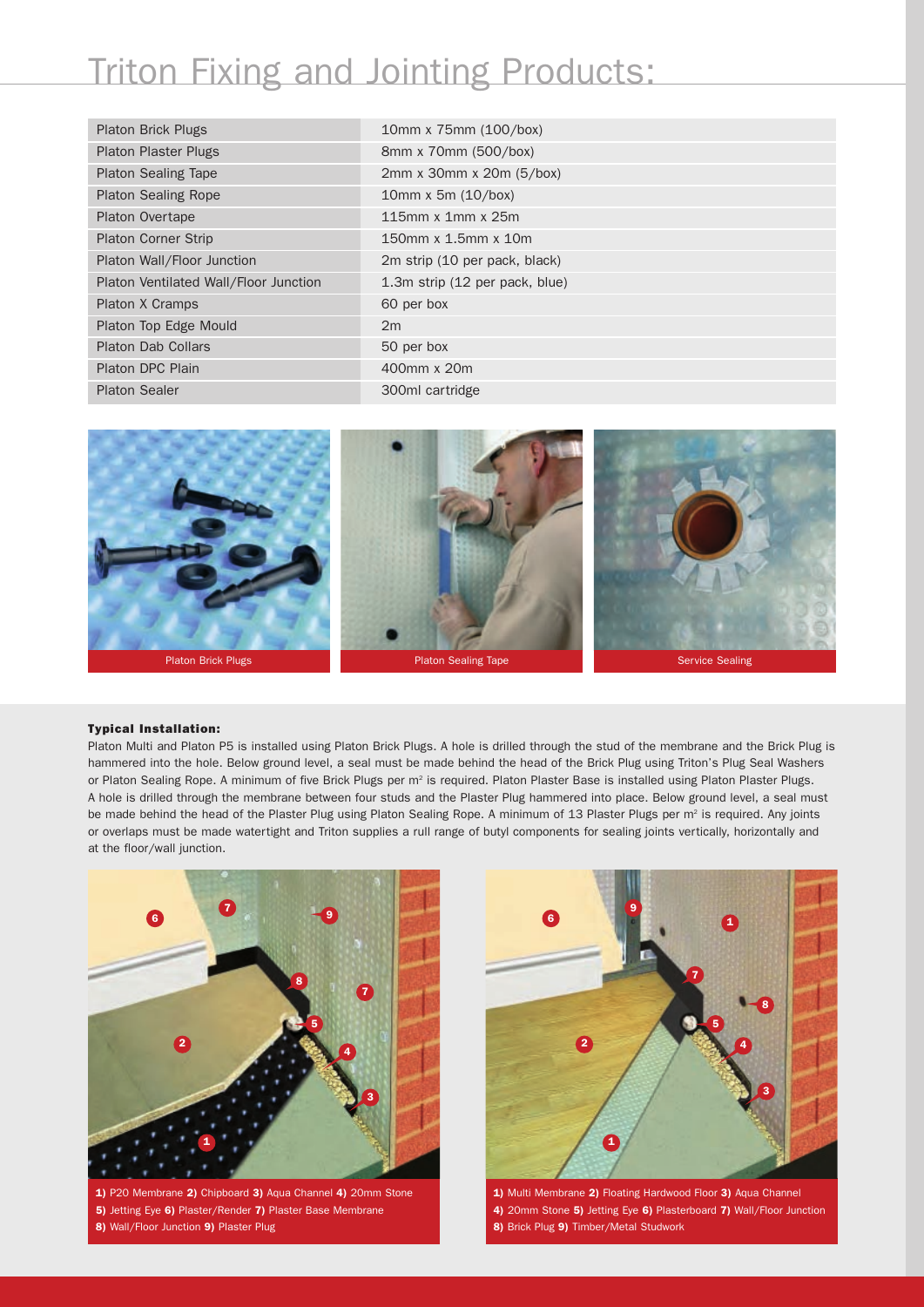# **PLATON DOUBLE DRAIN**

- $\blacksquare$  a membrane system for external basement walls which protects underlying waterproofing from backfill damage
- $\blacksquare$  filter fabric layer ensures soil cannot enter membrane cavities to impede drainage

Double Drain is installed with the filter fabric facing the backfill. It is fixed mechanically along its top edge using Platon X Cramp, which provides tear resistant fixing points.

### **Specification:**

In accordance with NBS Specification J40 (clauses 290/295/380) – Flexible Sheet Tanking/ Damp Proofing.

### **Availability:**

Direct from Triton.



### **Installation:**

Platon Double Drain can be fixed vertically or horizontally to suit the application. It must be installed over a primary membrane, such as Triton Aqueous Bitumen. Fix Double Drain along the top edge above the primary membrane, with Platon Double Drain cramps at 250mm centres. Overlap vertical joints by 500mm and horizontal joints by 150mm. Filter fabric can be pulled back for successive overlap of the membrane and filter fabric. Fix Platon Top Edge Moulding along the top edge of the membrane to avoid debris or backfill material from blocking the drainage channels. Ensure adequate drainage from Platon Double Drain to drainage pipes.

### **Technical Data:**

| Roll size                 | $2.0m \times 15m \times 7mm$ |
|---------------------------|------------------------------|
| Sheet thickness           | nominal 0.50mm               |
| Stud height (net)         | approx. 8.0mm                |
| Unit weight               | 0.58 kg/m <sup>2</sup>       |
| Max. compressive strength | 200 kN/m <sup>2</sup>        |
| Softening temperature     | $+125$ °C                    |
| Life expectancy           | at least 50 years            |
| Air gap volume            | 4.0 litre/ $m2$              |
| Drainage capacity         | max. 2.3 litre/ $m^2$        |
| Colour                    | black                        |

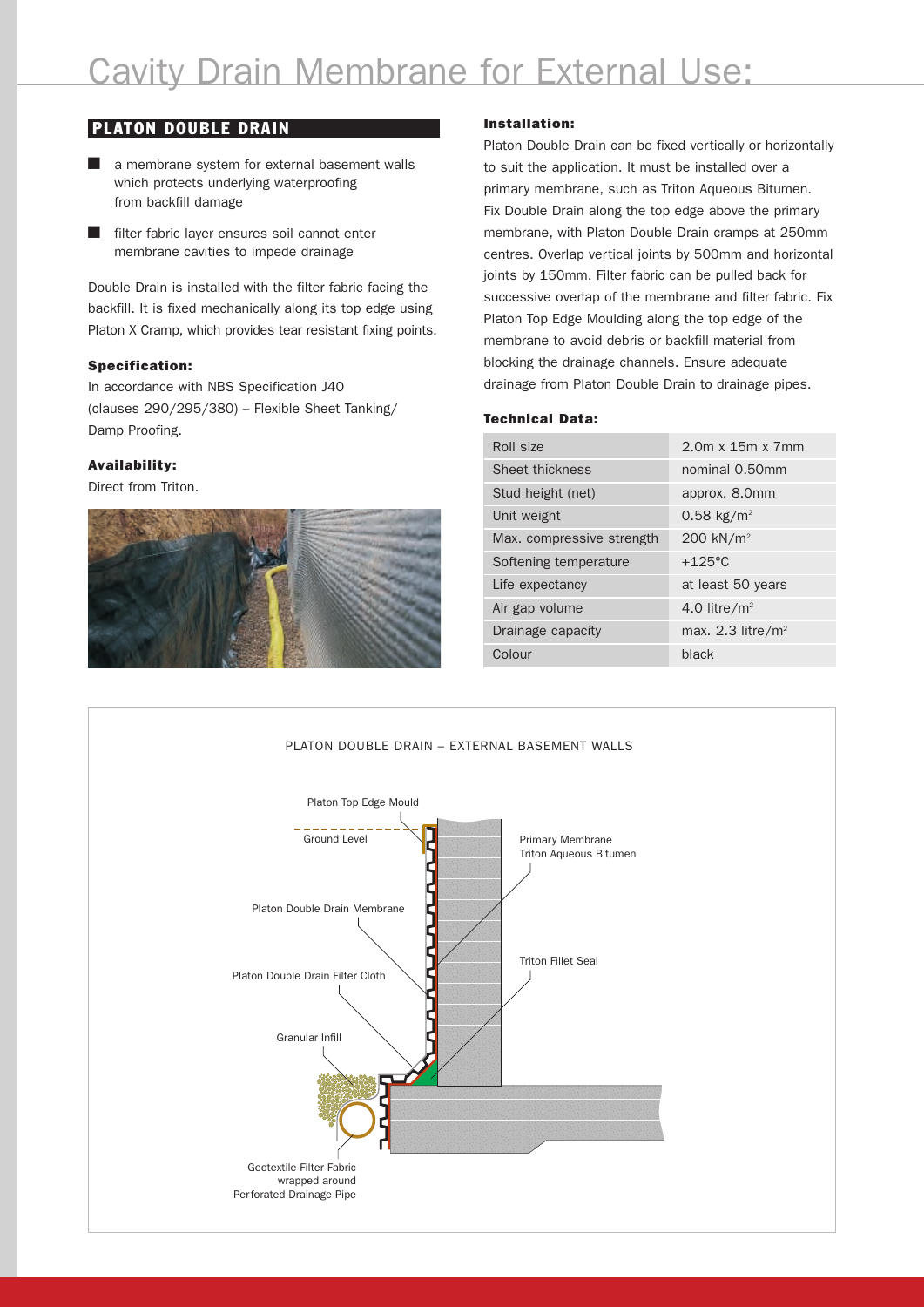



For further technical information and drawings visit the website: **www.triton-chemicals.com** or telephone: **020 8310 3929**